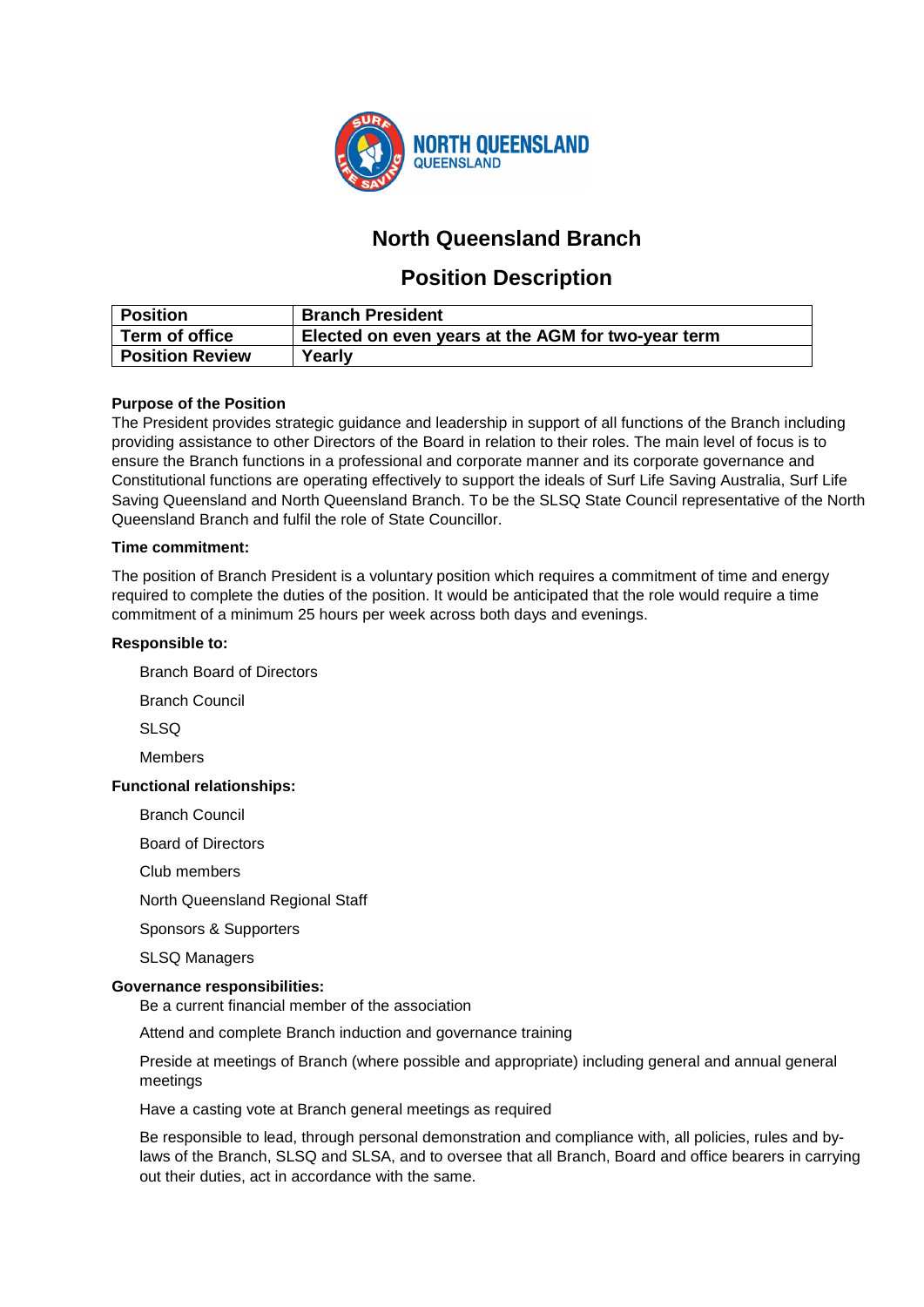Be an ex-officio member of all Committees/Boards formed under these policies, rules and by-laws

Represent the Branch as Councillor and to SLSQ and SLSA as required

Ensure that the Branch meets its endorsed charitable purpose

Ensure Privacy Act 1988 principles and confidentiality are upheld at all times by all persons with access to Club and member records and correspondence

Ensure the Branch at all time is governed in accordance with the SLSQ Governance Standards in order to meet the ACNC Regulations

In conjunction with Director of Finance and members of the Board and Council, be responsible for Branch financial management budgeting and planning, including business planning and succession

Ensure all Branch activities are carried out within the laws of Queensland

Produce the Branch Management and Strategic Plan and ongoing review and management of this plan

Ensure financial, social and structural viability of the Branch is established and maintained

Not have been convicted on indictment or sentenced to a term of imprisonment for a summary offence required to be disclosed by the Criminal Law (Rehabilitation of Offenders) Act 1986;

 Not have been a bankrupt; or entered into a deed of arrangement; or made a composition which remains unpaid; in accordance with the Bankruptcy Act 1966 or corresponding law of another external territory;

Be eligible to hold a clearance for working with children in accordance with the Working with Children (Risk Management and Screening) Act 2000;

Have a working knowledge of the Youth Protection Policies

#### **General responsibilities and duties:**

Act as the principal leader with overall responsibility for the Branch's administration in conjunction with the Directors set t the overall board standing agenda and help the board prioritise its goals in alignment with the Strategic Plan so and that office bearers work within this framework

Represent the Branch appropriately at local, regional, state and national levels

Act as a coordinator for Branch activities and voice members views at appropriate forums

Identify and communicate to members through direct means and through the NBQ Councillors (Club Presidents) opportunities available at Club, Branch, state and national levels

Interact with regional staff on regular basis in order to deliver the services of the Branch to the members

### **Prerequisites:**

Be a current member of the association

Have a strong commitment to the ideals of surf lifesaving

To be a holder of a current "Blue Card" or "Exemption Notice" issued by Blue Card Services

Have a complete understanding of the Codes of Conduct

Have knowledge of the statutory requirements of surf lifesaving and contemporary issues affecting the organisation;

To not be disqualified from managing a corporation, within the meaning of the Corporations Act 2001 (Cth)

To not be disqualified by the Australian Charities and Not-for-profits Commissioner at any time during the previous year from being a 'responsible person' of a registered charity

#### **Knowledge and skills required:**

Strong communication and interpersonal skills

Well informed of the organisation's activities – including a good working knowledge of Surf Lifesaving objectives, policies and procedures, or the ability to quickly assimilate that knowledge